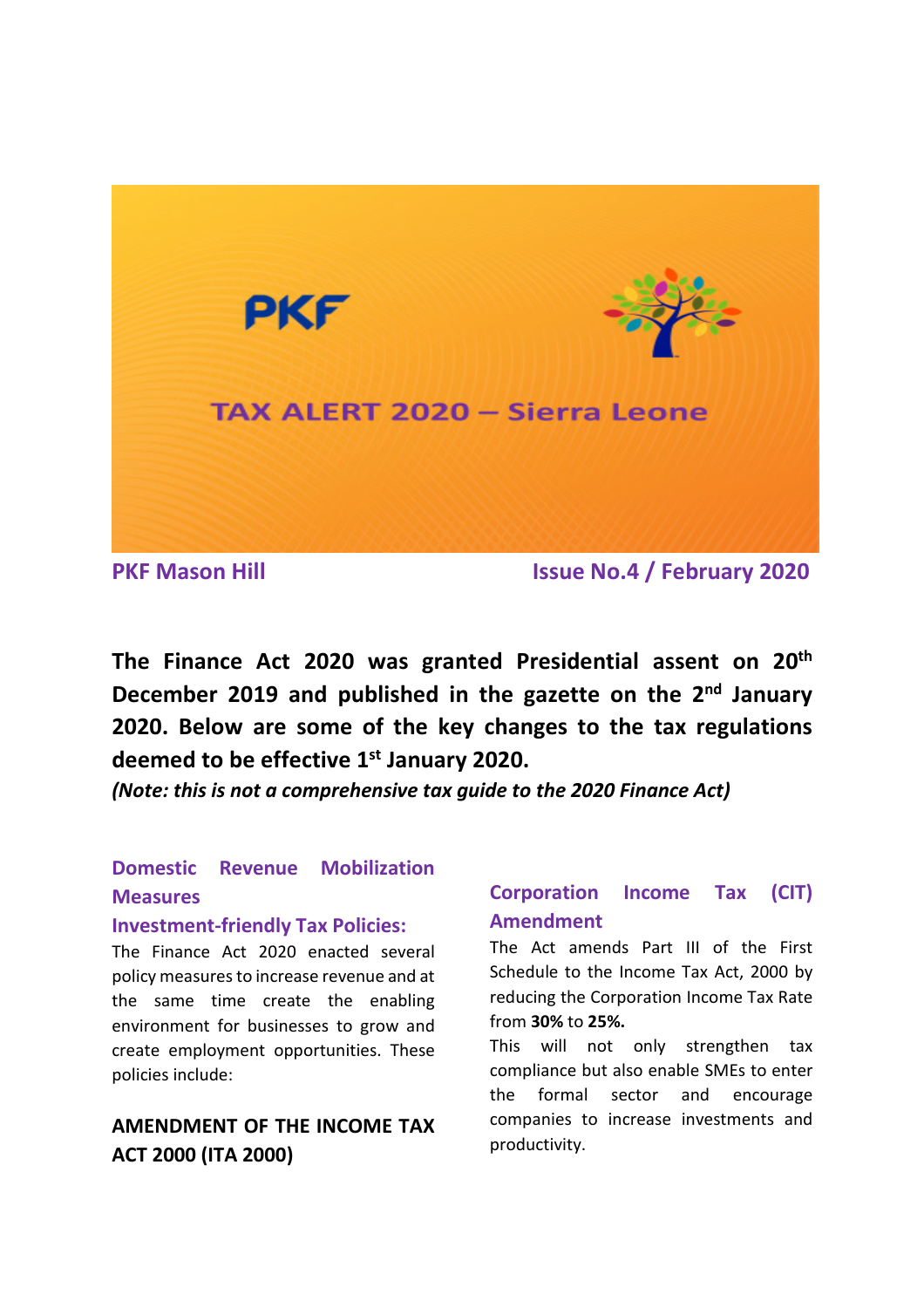#### **Wages and Salaries Increment**

In order to improve the living condition of low income earners, the Act amends the First Schedule to the Income Tax Act, 2000 by repealing and replacing Part1 with the following:

| If Annual chargeable income is          | The Tax Rate is |
|-----------------------------------------|-----------------|
| Less or equal to 7,200,000              | Nil             |
| >Le7,200,000 but up to >Le14,400,000    | 15%             |
| >Le14,400,000 but up to >Le 21,600,000  | 20%             |
| >Le21,600,000 but up to > Le 28,800,000 | 25%             |
| Over Le 28,800,000                      | 30%             |

This increment is also expected to have an impact on individual resident's income tax (PAYE) deduction on the band rates. The minimum monthly wage has been increased from Le500,000 to **Le600,000** as stated in subsequent general press releases.

#### **Rental Tax Amendment**

Section 120 of the Income Tax Act,2000 (as amended in the Finance Act, 2018) is repealed and replaced with new subparagraphs which increase the non-taxable threshold in the aggregate from **SLL 6,000,000** to **SLL 7,200,000.**

### **New Definition of Taxpayer Categories**

Section 2 of the Income Tax Act 2000 is amended by substituting new definitions of the following words–

- 1. **"Large Taxpayer-** means a taxpayer with an annual turnover of above **Le6,000,000,000** or other additional requirements as may be prescribed by the Commissioner-General"
- 2. **"Medium Taxpayer-** means a taxpayer with a turnover of an amount above Le350,000,000 and up to Le6,000,000,000."
- 3. **"Micro Taxpayer-** means a taxpayer with a turnover less than **Le10,000,000."**

4. **"Small Taxpayer-** means a taxpayer with a turnover above **Le10,000,000** and an amount up to Le350,000,000"

## **Filing a Return of Income Tax by PAYE Taxpayers**

The Act amends section 97 of the Income Tax Act, 2000 by inserting a new subsection which now requires PAYE Taxpayers to file a Return of income tax 120 days after the end of a previous year of assessment and pay any taxes underpaid during the year of assessment or similarly claim refund or rebate of excess income tax paid as provided for under section 115.

## **Refund System and Credit Relief Utilization**

Introduction of a rebate or refund system for personal income tax filers paying excess of the actual assessed tax liability and credit relief to reduce the overall tax burden on group of companies.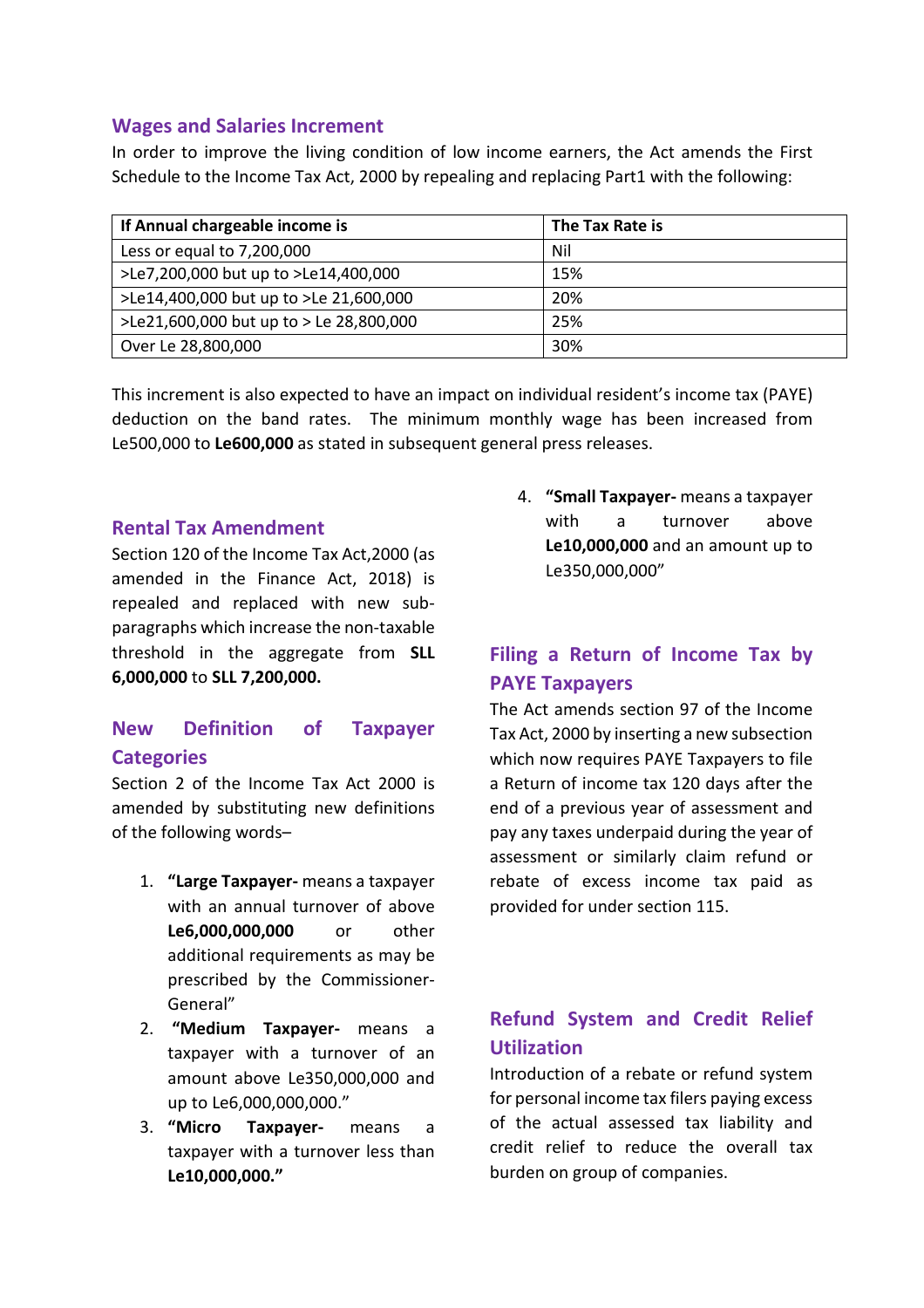The act amended section 115 of the Income Tax Act, 2000 by inserting the following new subsections-

**Subsection (4)** – "A member of a group of companies shall upon application to the Commissioner-General be allowed to offset excess income tax payment under this Act with similar income tax liability of a member of the same group provided both companies are resident in Sierra Leone and one has at least **25%** ownership of interest in the other."

**Subsection (5) -** "Upon filing of a complete annual income tax returns, the individual taxpayer shall within 120 days after the end of the fiscal year, be entitled to a tax refund or rebate for excess tax paid during the preceding year of assessment."

**Subsection (6) -**"The refund referred to in subsection (5) shall be for advance taxes that include but not limited to the following–

- a) **5%** income tax paid on goods imported for personal use;
- b) withholding tax from source that is not a final tax;
- c) other taxes administered under this Act for which upon written request by the taxpayer approved by the Commissioner-General."

**Subsection (7)-**" An individual taxpayer may opt to utilize established tax refunds or rebates to offset the same income taxes in the current year of assessment by submitting a written application to the Commissioner-General and the application is approved by the Commissioner - General."

For the first time in tax history, taxpayers will be given a cash refund. But it requires taxpayers to keep proper records and file their income tax returns on time.

## **Payment to Professional Service Providers**

The Act introduces new section which requires the income of a professional service provider to be subjected to a withholding tax per transaction and file to the National Revenue Authority as follows:

**Section 116A. (1) –** The income of a professional service provider whether resident or not but with a source of income in Sierra Leone shall be subject to a withholding tax per transaction at the rate of **10% on turnover**.

**(2)** Professional service providers shall upon submitting documents for registration to the Office of Administrator and Registrar-General or seeking to obtain a licence, permit, clearance or other authorization for an activity, produce evidence of having paid the withholding tax per transaction to the National Revenue Authority.

**(3)** A resident professional service provider shall be obliged to file annual income tax returns as provided for in section 97 and claim credit for all taxes paid from various sources in accordance with Part 1 of the First Schedule or claim refund or rebate in accordance with section 115.

**(4)** Subject to subsections (1) and (3) a person authorized to issue a licence, permit, registration certificate, clearance certificates and other similar authorization shall not issue the authorization unless evidence of payment of the appropriate tax is produced.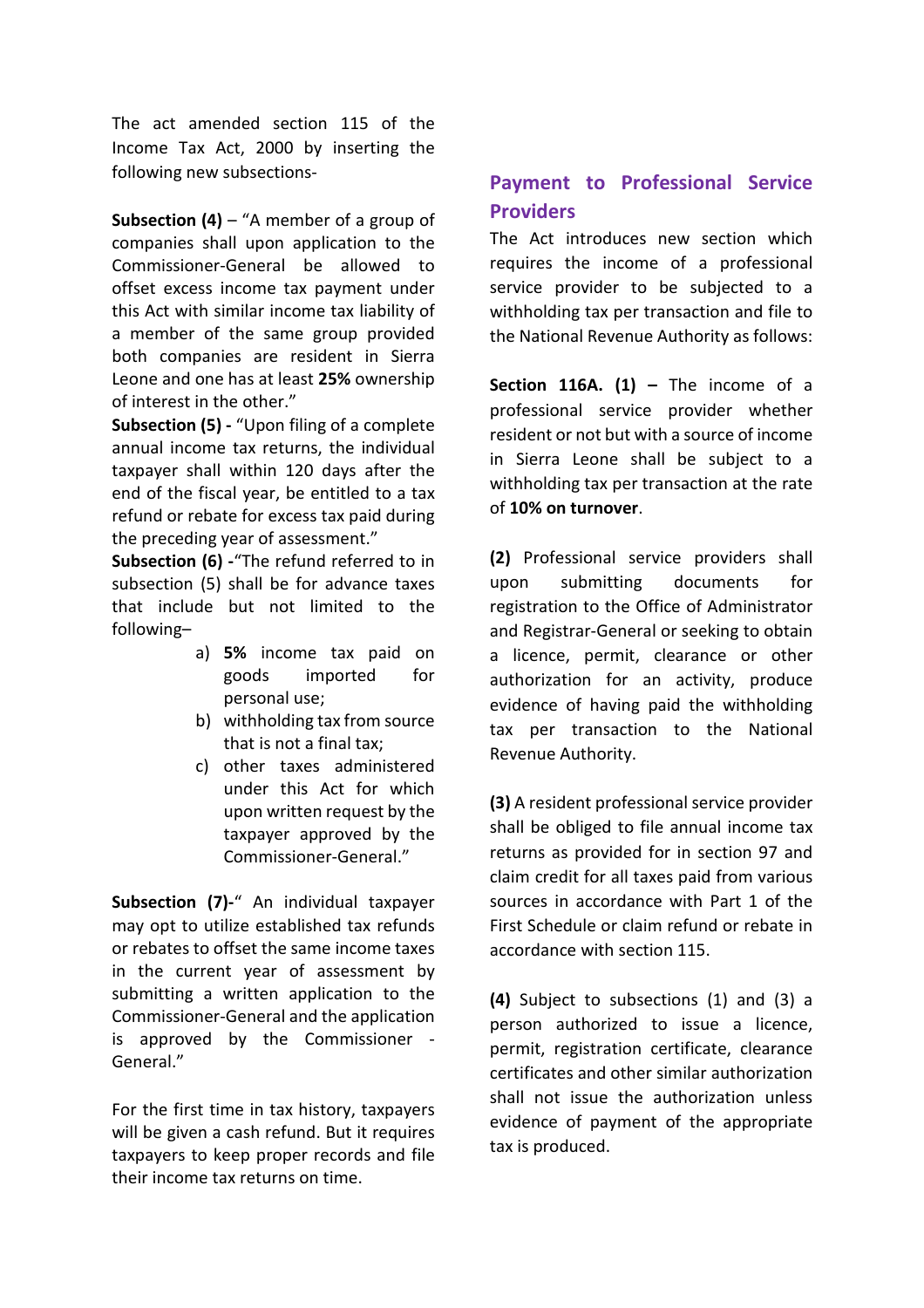**(5)** Failure to produce evidence of payment of the appropriate tax under subsection (4) shall be considered as impeding tax administration and the person shall be subject to the appropriate penal provisions of this Act and other revenue legislation.

**(6)** For the purposes of this Act a professional service provider shall include accountants, economists, lawyers, doctors engineers, management and tax consultants and other consultants in similar fields of practice that provide expertise and other technical services for the payment of a fee.

#### **Capital Gains Tax Amendment**

The Act amends Section 57 of the Income Tax Act 2000 by inserting the following new subsections-

**(1A)** "Persons taxable under the laws of Sierra Leone relating to deposing chargeable assets shall be liable to withhold and pay to the National Revenue Authority capital gains tax on the chargeable assets disposed."

**(1B)** "Where the person disposing the chargeable assets is non-resident, the buyer shall be liable to withhold and pay capital gains tax on the chargeable assets disposed to the National Revenue Authority within 30 days after the disposal"

**(1C)** "A person who fails to withhold capital gains tax as required under subsections (1A) and (1B) shall be liable to pay the tax together with interest and any other penalty as provided for under this Act."

## **AMENDMENT TO THE CUSTOMS TARIFF ACT 1978**

#### **New Definition of Terms**

Section 2 of the Customs Act 2011 has been revised to clarify what constitutes raw materials, intermediate inputs and packaging materials.

The Act amends Section 2 of the Customs Tariff Act, 1978 by repealing and replacing the definition of the following terms-

**Raw Materials**- "for the purpose of manufacturing means basic materials which are needed for the manufacture of goods not for resale and are still in a raw, natural, unrefined or unmanufactured state;"

**Input**- "for manufacturing other than raw materials means semi-finished and finished products with labelling including packing materials not for direct resale and for which Customs develops procedures that ensures inward and outward movement of these products within the operator 's warehouse"

**Packaging Products-** "mean finished product with labelling for use by packaging industries;"

**Labelling-"** for the purposes of inputs for manufacturing and packaging products for packing industries shall be a requirement to conceal and label with the name of the importing local manufacturing company, all materials imported as inputs for manufacturing."

#### **Import Duty Amendment**

The Schedule to the Customs Tariff Act, 1978 is amended in Part II by inserting the following-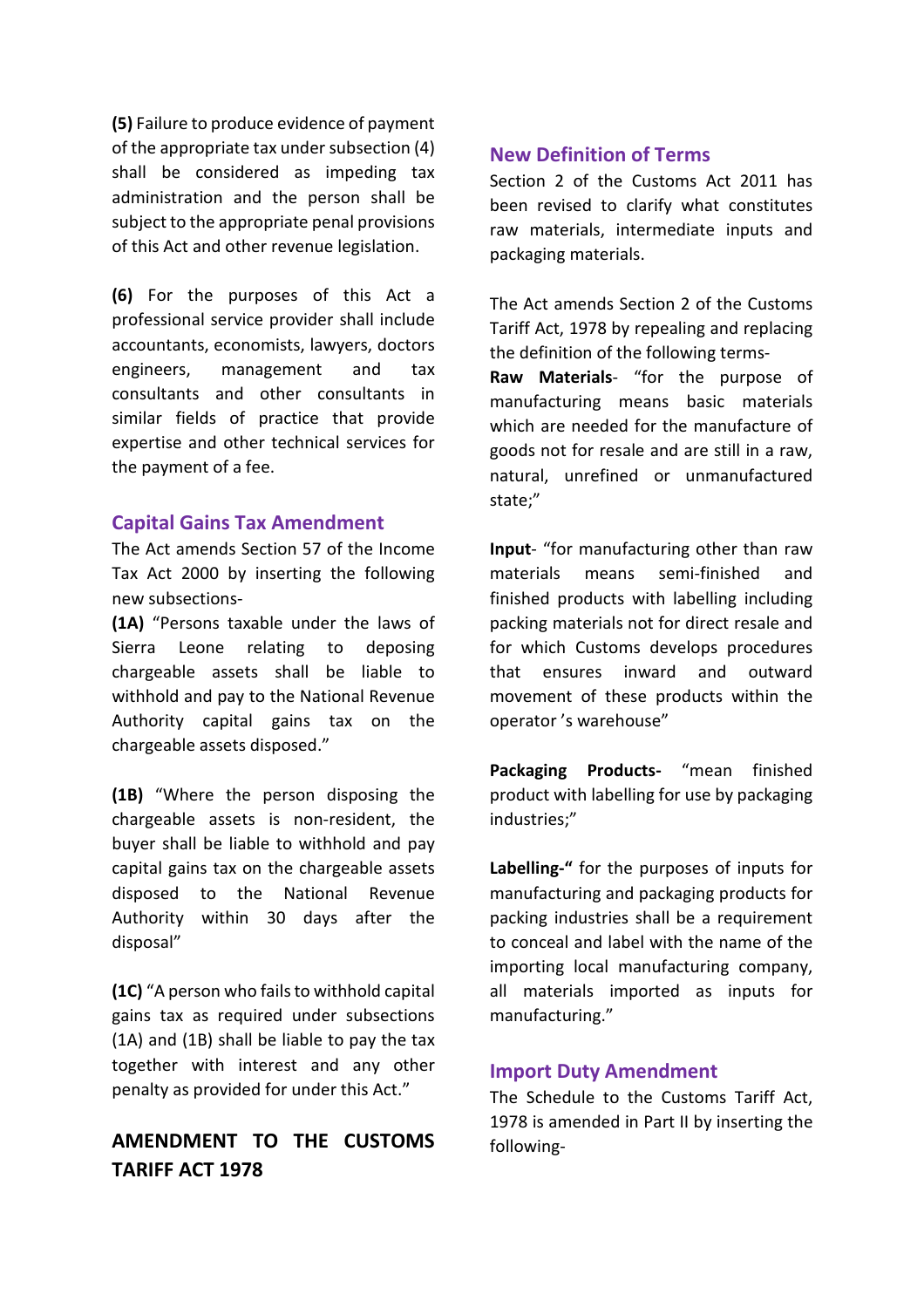- All raw materials, semiprocessed and finished products, properly labelled for use as input into the production of goods by manufacturing companies will attract an import duty of **5%** instead of **20%**
- Products imported by Packaging Industries will attract an import duty of **10%**

This should encourage manufacturing and reduce Sierra Leone's dependency on imports. This is also good for the "Made in Sierra Leone" product initiative.

### **AMENDMENT TO THE GOODS AND SERVICES TAX ACT 2009**

### **The Second Schedule (Exempt Supplies) Goods and Services Tax Act, 2009**

The Second Schedule to the Goods and Services Tax Act 2009 is amended by repealing and replacing the following new items which are now exempted and limited from payment of GST-

#### **Repealing and Replacing item 10 with the following new item.**

#### **"(10) Supply: Financial services**

**Descriptio**n: Financial services, except where consideration payable is by way of an expressed

fee or commission on a transaction. For the purposes of item 10 Financial Services mean operations of financial institutions licensed, regulated and supervised under the Bank of Sierra Leone Act, 2019 or any other similar enactment and include but not limited to Commercial Banks, Financial Associations, micro-finance institutions, Apex Bank and Cooperatives, Capital markets, Discount Houses, Home Mortgage Finance, Leasing Companies and Foreign Exchange Bureaux."

**Inserting the following new items immediately after item 21 as follows;** 

 **"(22) Limitation:** Telecommunications services without consideration

**Description**: Any free or promotional calls or data use that exceeds 10 percent of the total billable and unbillable calls and data use, as provided for in the second schedule to the Goods and Services Tax Act 2009, shall be charged at the existing fair market price of Le650 per minute, or the applicable rate from time to time for both voice and data use."

**"(23) Supply:** Services in the aviation industry within Sierra Leone

**Description**: Services within the international airport zone, including handling, profiling, airline catering, airline fuel, lounge, cargo, screening"

**"(24) Supply:** Buses imported exclusively for commercial public transportation

**Description**: A one-time import of least 10 buses with sitting capacity of not less than 18- seats imported for commercial use for transporting passengers."

The objective is to reduce the cost of travel to Sierra Leone in order to boost tourism and create job opportunities. The Exemption of GST on free and promotional calls and free data usage will reduce the cost of communication especially data usage and promote digitalization.

# **Upfront payment of GST by Tax Exempt Organizations**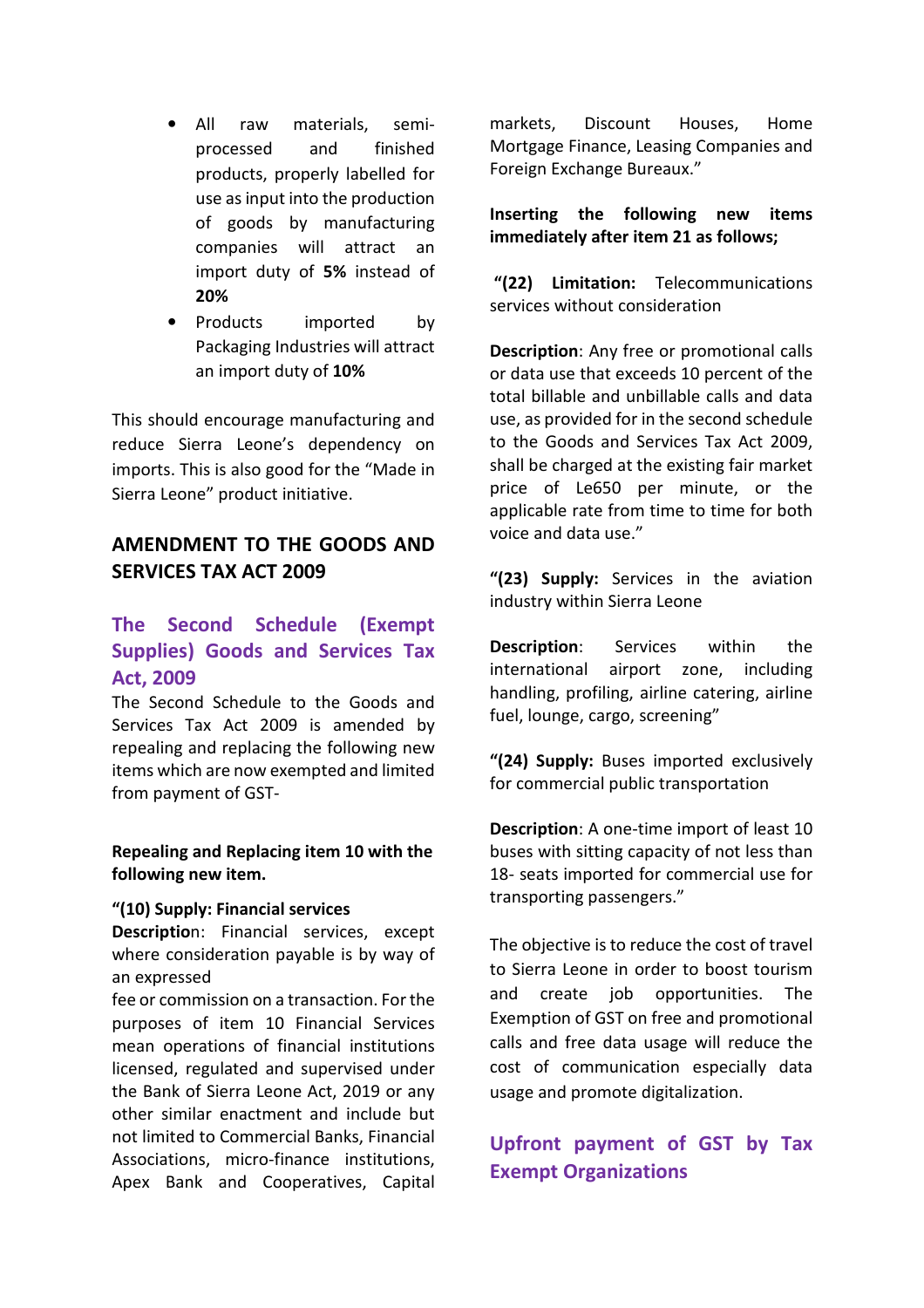Section 19 of the Goods and Services Tax Act 2009 is amended by introducing new subsections which require tax exempt organizations utilizing the GRPO system to make upfront payment of GST and later submit a tax refund claim to the tax authority. The new subsections are enacted as follows-

**Subsection 9** – "There shall be issued by the supplier a GST Relief Purchase Order (GRPO) provided by the National Revenue to be used to administer exempt supplies under the Schedules to this Act"

**Subsection 10** – "Rules, procedures and manuals for the issuance and administration of the GST Relief Purchase Order (GRPO) shall be specified by the Commissioner-General from time to time." **Subsection 11** – "Persons and Organisations covered under the Schedules to this Act shall

- **(a)** Pay GST on goods and services and request for refunds to be paid 90 days after submission of claims.
- **(b)** Provide evidence of payment of GST on the particular goods and services upon filing of their requests for refunds"

**Subsection 12** – "Refunds of claims shall not be filed after the expiration of 6 months from the date of purchase of the goods and services"

#### **Digitizing Tax Collection**

According to the Revenue Authority, currently most of the tax collection processes are largely manual and unintegrated. To improve the administration of domestic taxes and boost domestic revenue collection, the National Revenue Authority (NRA) is automating and integrating the processes and procedures for collecting taxes.

Thus, Section 31 of the GST Act 2009 is amended and replaced with the new section relating to GST invoices and Sales receipts. The new section and subsectioned is as follows-

**(1)** Every registered GST business shall in the ordinary course of business, maintain an electronic cash register as may be specified by Commissioner-General for the purpose of invoicing and recording all transactions.

**(2)** A GST registered supplier who makes taxable supplies shall be required, at the time of the supply, to issue the recipient with an original GST invoice, whether from printed booklet or an electronic cash register, for the supply;

**(3)** Where the GST registered supplier who makes taxable supplies fails, at the time of the supply during purchase, to issue the recipient with an original GST invoice for the supply, the customer shall be required to request a GST invoice or electronic cash register system generated sales receipt specified under subsection (5);

**(4)** A GST invoice and a sales receipt shall contain information prescribed by the Commissioner General;

 **(5)** During the first 12 months of the GST becoming chargeable under this Act, the GST invoice issued by the registered person shall be the invoice printed by the National Revenue Authority under the authority and direction of the Minister responsible for finance, for the use of the registered person or the electronic cash register system generated sales receipt;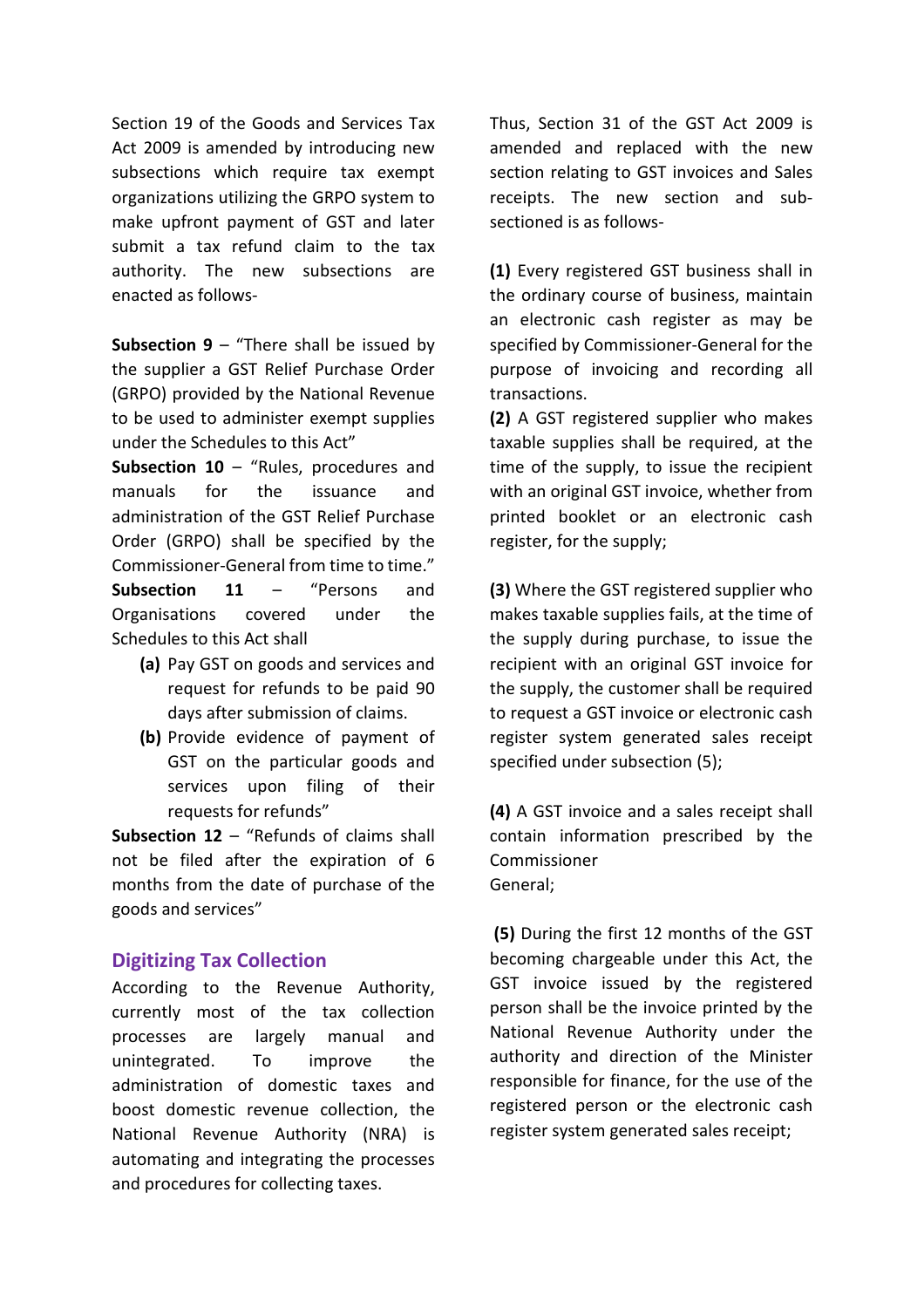**(6)** A person who is issued or authorized to use an electronic cash register, shall not use GST

invoice booklet printed and issued by the National Revenue Authority for issuance of sales receipt, but shall use an electronically generated invoice from the cash register."

**(7)** A GST registered supplier who makes taxable supplies and fails, at the time of the supply during purchase, to issue the recipient with an original GST invoice for the supply, commits an offence and is liable to pay an administrative fine of Le5,000,000.00 or on conviction, to a fine of Le20,000,000.00 or to imprisonment for a term of not less than twelve months or to both such fine and imprisonment"

The introduction of these digital systems will facilitate the availability of tax administration data for analytical work. Taxpayers are required have an Electronic cash register at their premises to record transactions which would aid the tax authority in monitoring GST tax compliance.

#### **GST Returns and Payments**

The Act amends Section 37 of the Goods and Services Tax Act, 2009 by repealing and replacing subsection (1) with the following new subsection–

**Subsection (1)**-" A taxpayer shall, not later than the end of the month following the tax period, lodge a GST return together with a schedule detailing claims for both inputs and output GST for each tax period". **Subsection (1A)-** "The schedule referred to in subsection (1) shall contain the following information –

- **a)** name of person from which the input tax is acquired from,
- **b)** TIN,
- **c)** name and address of the supplier,
- **d)** description of goods and services or input,
- **e)** total value of Goods and services or input acquired,
- **f)** value of GST on inputs
- **g)** the aggregate of total input acquired from each supplier; and
- **h)** any other information deems necessary by the Commissioner-General:

By repealing and replacing subsection (4) with the following new subsection

**Subsection (4)-** "Registered GST trader shall input daily sales data in the electronics cash register and file their GST returns and make payment of GST liabilities through the Integrated Tax Administration System (ITAS) administered by the National Revenue Authority".

**For further enquiries and client services contact – info@pkfmasonhill.com +232 080 294 555**

-------------------------------------------------------------------------------------------------------

This newsletter is written in general terms for guidance only and is not a substitute for professional advice. Whilst every care has been exercised in ensuring the accuracy of information contained herein, we will not accept any responsibility for errors or omissions or for any action taken, or refraining from action without appropriate professional advice. This newsletter is for the exclusive use by the clients of PKF and its associates and no part of it may be reproduced without our prior written consent.